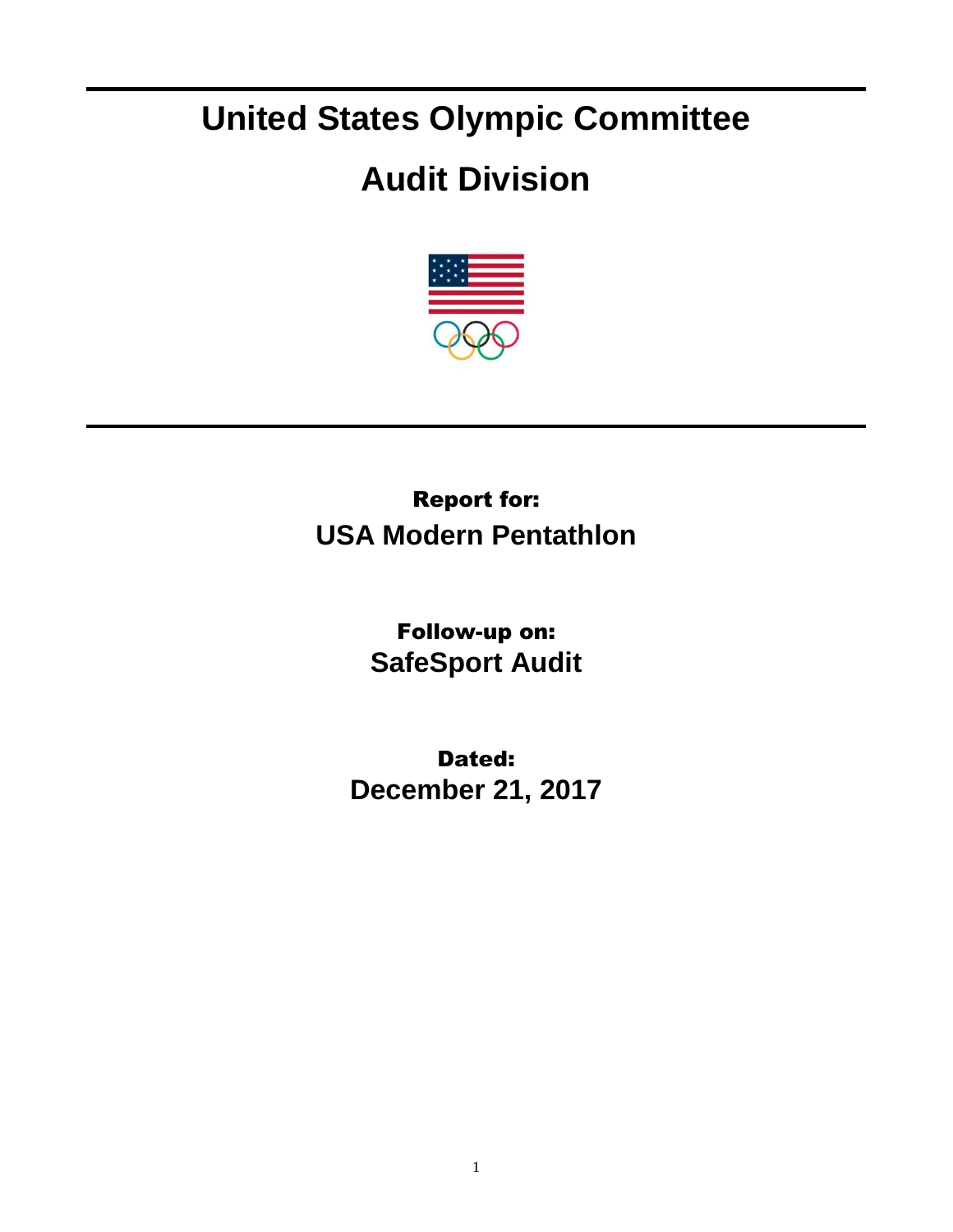UNITED STATES OLYMPIC COMMITTEE 1 Olympic Plaza Colorado Springs, CO 80909



December 21, 2017

Rob Stull Chief Executive Officer USA Modern Pentathlon

Dear Rob,

During the second and third quarter of 2017, Baker Tilly Virchow Krause (Baker Tilly) performed a SafeSport audit of USA Modern Pentathlon (USAP). The purpose of this follow-up review is to report on the status of recommendations from the SafeSport audit of USAP dated October 2017. Our methodology was limited to communication with USAP and a review of various policies provided by the organization. The Audit Division did not perform additional audit work to verify action was taken. However, SafeSport will be tested during the routine audit process going forward.

The review found that both recommendations were implemented and are considered closed. USAP was prompt to implement the two recommendations in the SafeSport audit.

Ellen A Senf

We thank you and your staff for assisting in this follow-up review.

Sincerely,

Julit Julle

Bridget Toelle, CPA, CIA Ellen Senf Senior Director, Audit Staff Auditor

cc: Scott Blackmun Tom Shepherd Rick Adams Kevin Montford Gary Johansen Chris McCleary